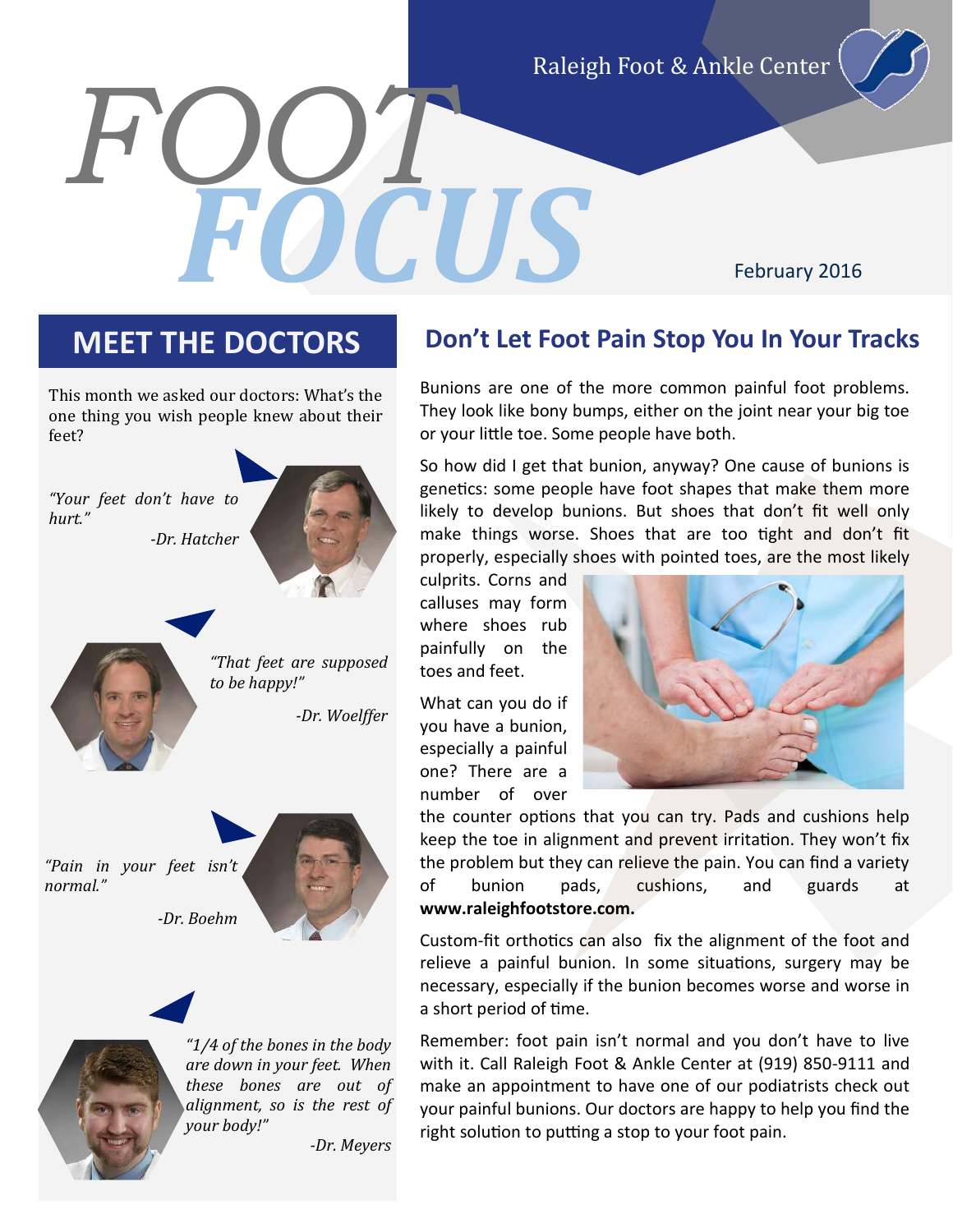# **PRODUCT OF THE MONTH**

## *PediFix Bunion Sleeve*



**Are your bunions rubbing painfully against the inside of your shoes?**

*Use PediFix Bunion Relief Sleeves to soothe and protect your painful feet!*

PediFix bunion sleeves are made with Visco-Gel, which is soft on the skin and cushions the bunion joint. The sleeves are designed to fit inside most footwear and they provide mild compression and relief from painful shoe pressure.

PediFix Bunion Sleeves are available in both of our offices and also our online store, **www.RaleighFootStore.com**. Visit our online store today to purchase PediFix products or learn more about them today.

## **Paige's Sausage Tortellini Soup**



### **Ingredients:**

- 1 lb. mild Italian sausage (casings removed)
- 1 onion, chopped
- 2-3 cloves garlic, minced
- 1/4 tsp kosher salt
- 1/4 tsp fresh ground black pepper
- 1 cup water
- 2 cans beef broth
- 1/2 cup apple juice (not from concentrate)
- 2 cups sliced carrots
- 1 cup sliced celery
- 1 large can crushed tomatoes
- 1/2 tsp basil
- 1/2 tsp dried oregano
- 1/4 cup fresh parsley, chopped
- 1 green pepper, chopped
- 1 bunch of fresh spinach, stems removed
- 12 oz bag of fresh or frozen tortellini
- Fresh grated pecorino romano cheese

Brown sausage, breaking up into chunks over medium heat. Salt and pepper lightly. Remove extra fat. Add onion & cook for a couple of minutes. Then add garlic & cook until tender. Add all other ingredients except tortellini and spinach. Simmer 30-60 minutes or until veggies are desired tenderness. Add tortellini and spinach. Cook until tortellini is tender. Top with cheese and serve.

#### **Foot Facts! Did you know…**

- Toenails grow slowly—only about 1 millimeter per month. It can take 5 or 6 months for a new toenail to grow out.
- Most people, especially women, wear shoes that are too small for their feet
- Arthritis, diabetes, and circulatory problems often show their first signs in your feet, so pay attention and catch big problems early!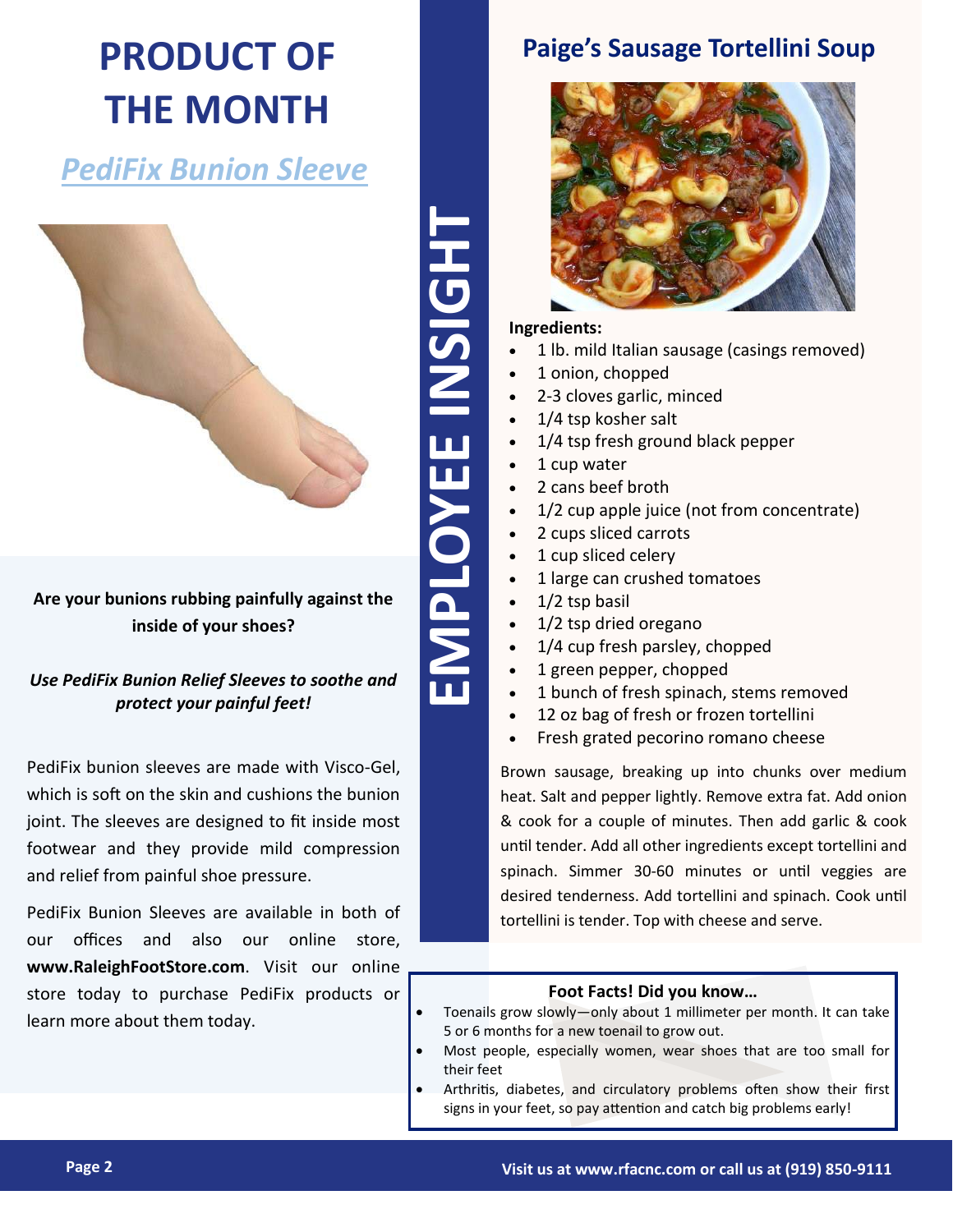# **HOW OLD ARE YOUR INSERTS?**

Did you know that after three years, your orthotics begin to wear out and become less effective? If you wear orthotics, it's important to schedule a regular foot exam and replace those orthotics every three years, if not sooner. Don't wait until your orthotics are falling apart!

Custom orthotic inserts can ease the pain caused by flat feet, feet with high arches, pain in your feet and knees when standing, and with problems like plantar fasciitis and bunions. Orthotics support your feet and maintain proper alignment. They can be tailored to fit most shoes, even athletic and dress shoes.

Remember, if your orthotics are old and worn out, they're not going to be as effective for your foot pain as they should be. Call our office at (919) 850-9111 and make an appointment to be fitted for custom orthotics today.





**FIND IT AT WWW.RFACNC.COM/BLOG**

### *Have you heard about our online store?*

Order your over-the-counter foot and ankle products from the comfort of your home! Everything you need to care for your feet can be delivered to your door, without taking a single step out of the door.

*Visit www.raleighfootstore.com.*